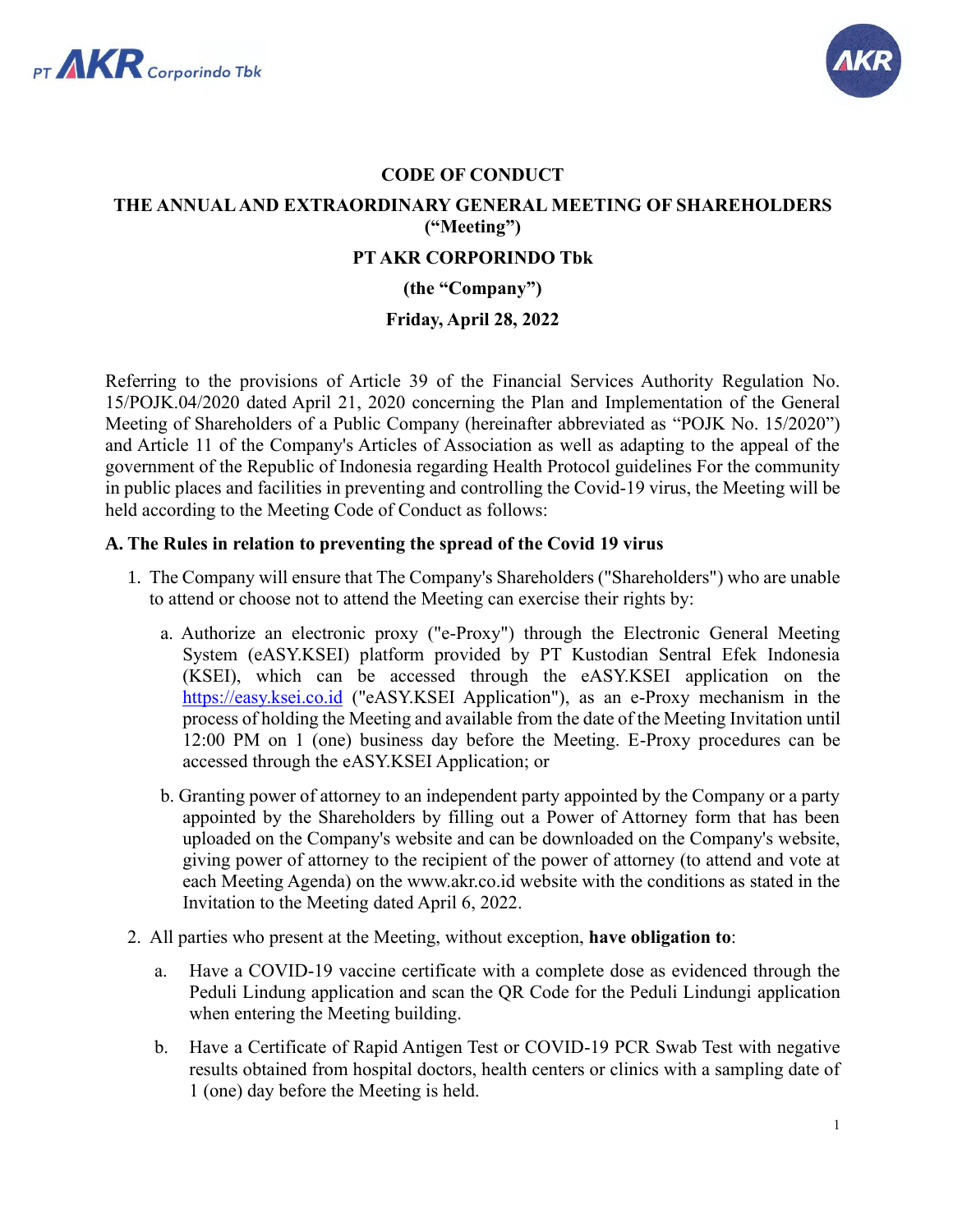



c. Taking body temperature measurements during re-registration at the officer' desk before entering the meeting place, using double masks, using the hand sanitizer provided in the Meeting area and always maintaining a distance.

### **B. Rules of the Meeting**

### **1. Attendance quorum and decision-making mechanism related to the Meeting Agenda.**

- a. Regarding to the Annual General Meeting of Shareholders, the meeting may be held if attended by Shareholders representing 1/2 (a half) of the total shares with voting rights are present or represented. (Article 11 paragraph 3 of the Company's articles of association).
- b. Regarding to the Extraodinary General Meeting of Shareholders, the meeting may be held if attended by Shareholders representing at least 2/3 (two thirds) of the total shares with voting rights are present or represented. (Article 12 paragraph 1 of the Company's articles of association).
- b. Meeting decisions are taken based on deliberation for consensus. In the event that a decision based on deliberation for consensus is not reached, the decision is taken by voting as determined in the articles of association of the Company (Article 11 paragraph 2 of the articles of association of the Company).
- c. Decisions at the Annual General Meeting of Shareholders are valid if approved by more than 1/2 (a half) of all shares with voting rights present at the Meeting (Article 11 paragraph 3 of the Company's articles of association).
- d. Decisions at the Extraodinary General Meeting of Shareholders are valid if they are approved by more than 2/3 (two thirds) of all shares with voting rights present at the Meeting (Article 12 paragraph 1 of the Company's articles of association).
- e. In the Meeting, each share gives the owner the right to cast 1 (one) vote (Article 11 paragraph 14 of the Company's articles of association). If a shareholder owns more than 1 (one) share, then he or she is only required to vote 1 (one) time and the vote represents all the shares owned or represented.
- f. Shareholders of shares with valid voting rights who attend the Meeting but abstain (not voting) are deemed to have cast the same vote as the majority of shareholders who cast votes (article 11 paragraph 18) of the Company's articles of association.

#### **2. Procedure for the Use of Shareholders' Rights to Ask Questions and/or Opinions.**

- a. Shareholders or their proxies who physically attend the meeting and have intention to offer questions, are expected to raise their hands to be seen by our officers who will distribute the inquiry form.
- b. Questions are given in writing by stating the name and number of shares owned.
- c. Shareholders or their proxies who participate via media conferencing can ask questions through the chat column in the 'Electronic Opinions' column available on